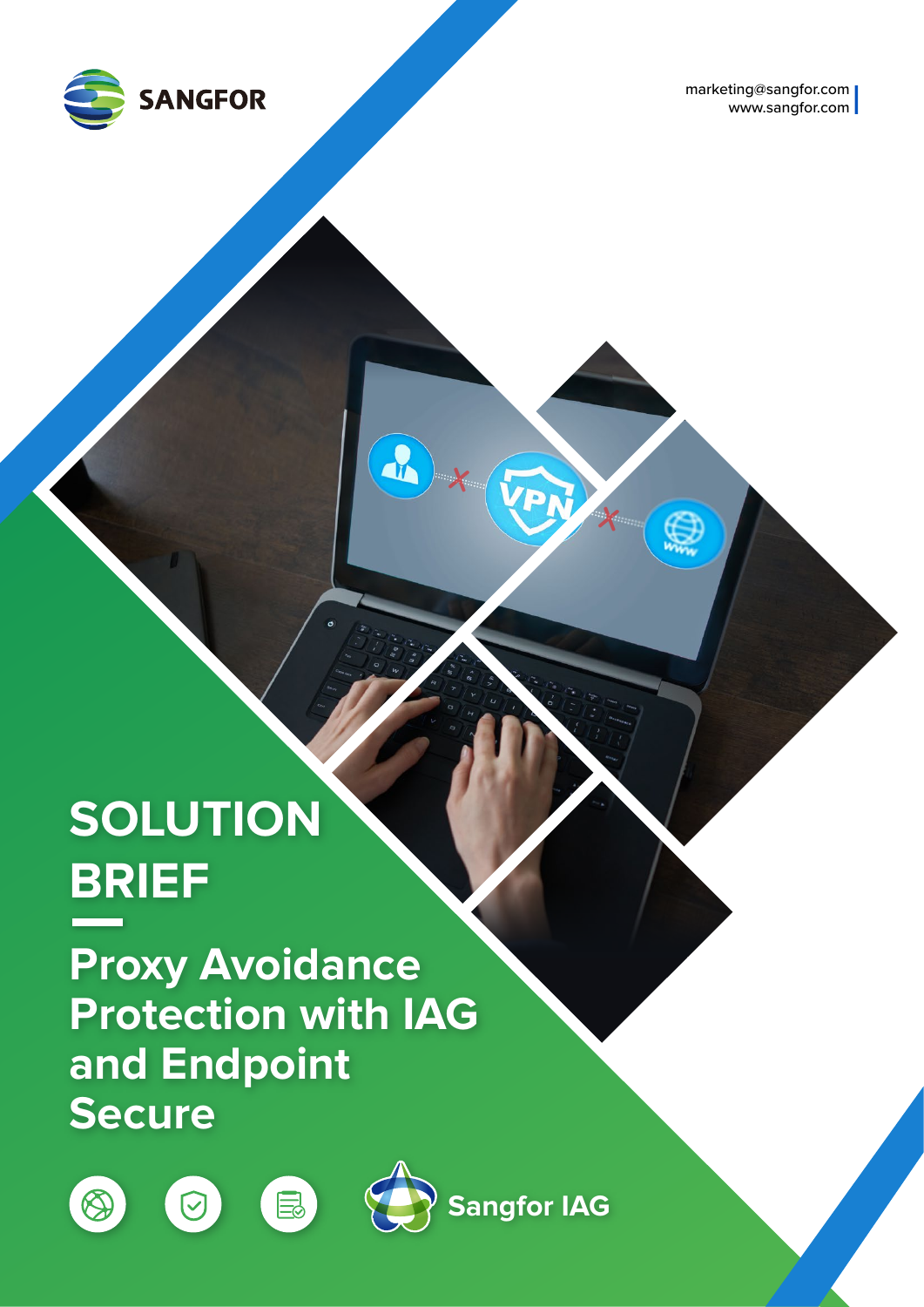## **Solution Insights**

### **• Dynamic Proxy Avoidance Categorization**

Sangfor dynamic proxy avoidance categorization process employs multiple mechanisms including extensive application signatures, automatic crawlers, and constant research from the R&D team. The results of combining automation technologies along with R&D team collaboration enable a high level of comprehensiveness and accuracy with a low rate of false positives.

R&D team within Sangfor employs a dedicated team of application signatures security experts who are continuously categorizing and adding the latest proxy avoidance applications to ensure that detection rate and blocking capabilities are current and up to date.

Sangfor continually gathers feedback on uncategorized proxy avoidance from IAG and Endpoint Secure installed worldwide. This is completely transparent and automated process ensures that any proxy avoidance applications that are not in the application database signatures are reported to Sangfor in real-time and immediately categorized upon validation from research labs.

#### **• Anonymous Proxy Blocking**

Sangfor approach to detect and block proxy avoidance is to stop at the source of endpoint and gateway application signatures. Sangfor maintains an extensive application signatures database of proxy sites and applications that allow anonymous browsing to circumvent organization security perimeter.

The Sangfor IAG URL and application signatures database block access to these proxy avoidance websites as part of its content filtering capabilities. In addition, Sangfor IAG works in line with Endpoint Secure to block endpoint anonymous proxy tools applications as part of its proxy avoidance filtering capabilities.

The content and application proxy databases are built by a combination of techniques including Metadata, automatic inspection, and R&D team research to provide complete protection against proxy avoidance. This support can be extended into other controls such as blocking IP/domain or excluding via whitelisting-based browsing against proxy avoidance.